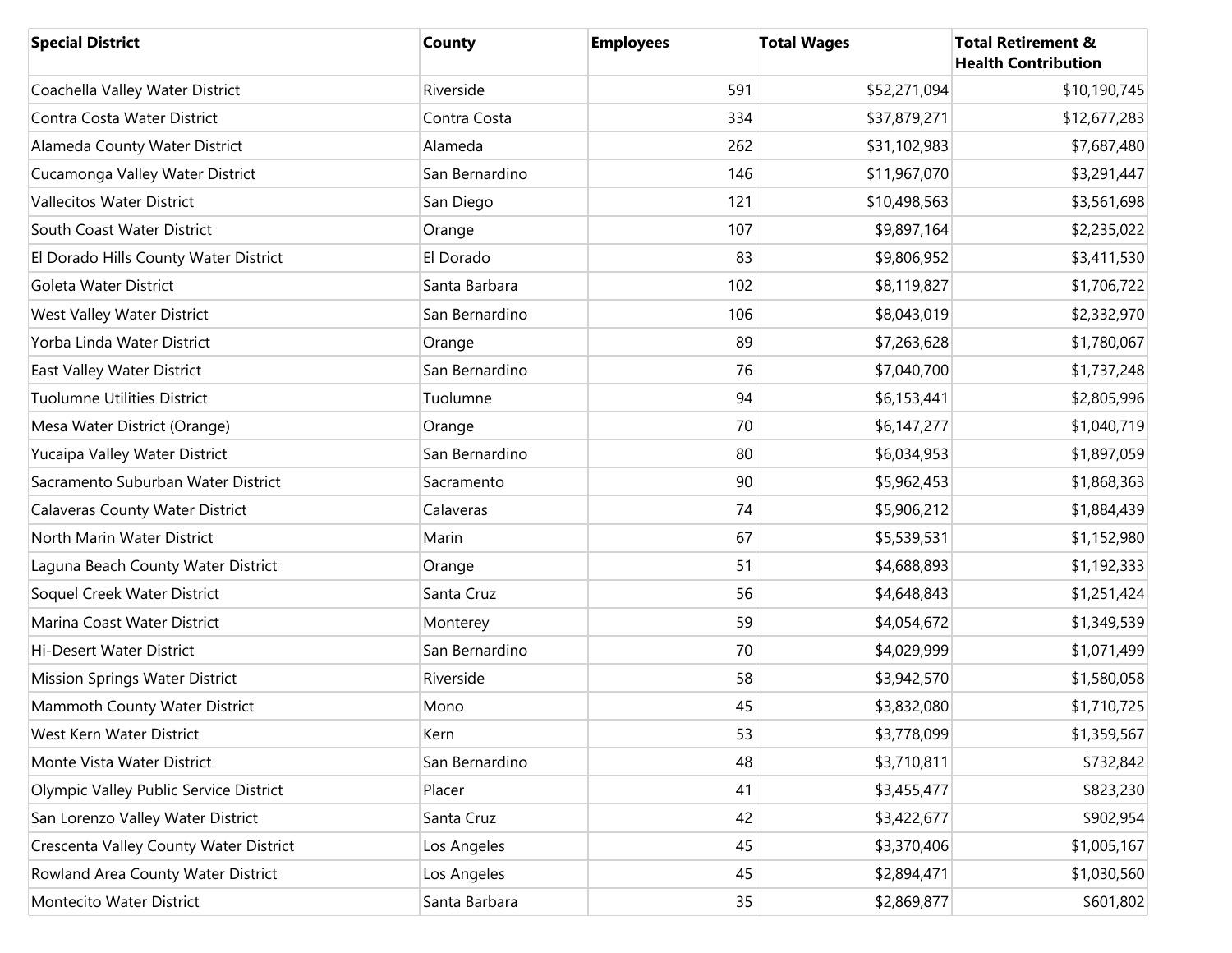| Valley County Water District               | Los Angeles    | 42 | \$2,693,415 | \$1,208,335 |
|--------------------------------------------|----------------|----|-------------|-------------|
| Running Springs Water District             | San Bernardino | 60 | \$2,634,326 | \$617,421   |
| Camrosa Water District                     | Ventura        | 34 | \$2,601,429 | \$990,801   |
| Indian Wells Valley Water District         | Kern           | 39 | \$2,538,794 | \$962,221   |
| Coastside County Water District            | San Mateo      | 28 | \$2,485,135 | \$693,616   |
| Sunnyslope County Water District           | San Benito     | 32 | \$2,411,675 | \$598,226   |
| Joshua Basin Water District                | San Bernardino | 35 | \$2,377,318 | \$453,928   |
| Leucadia Wastewater District               | San Diego      | 24 | \$2,185,758 | \$736,092   |
| Trabuco Canyon Water District              | Orange         | 32 | \$2,171,057 | \$807,187   |
| North Coast County Water District          | San Mateo      | 31 | \$2,005,369 | \$512,329   |
| Carpinteria Valley Water District          | Santa Barbara  | 25 | \$1,921,452 | \$519,572   |
| Mid Peninsula Water District               | San Mateo      | 26 | \$1,839,498 | \$623,508   |
| Diablo Water District                      | Contra Costa   | 22 | \$1,838,276 | \$583,985   |
| <b>Scotts Valley Water District</b>        | Santa Cruz     | 27 | \$1,824,245 | \$593,510   |
| Tehachapi - Cummings County Water District | Kern           | 35 | \$1,762,895 | \$586,339   |
| Twentynine Palms County Water District     | San Bernardino | 31 | \$1,480,399 | \$540,372   |
| San Gabriel County Water District          | Los Angeles    | 20 | \$1,437,551 | \$731,528   |
| Valley of the Moon Water District          | Sonoma         | 20 | \$1,328,336 | \$416,566   |
| La Puente Valley County Water              | Los Angeles    | 22 | \$1,238,245 | \$516,191   |
| East Orange County Water District          | Orange         | 24 | \$1,223,104 | \$265,392   |
| Linda County Water District                | Yuba           | 26 | \$1,168,390 | \$424,019   |
| Orchard Dale Water District                | Los Angeles    | 14 | \$1,110,219 | \$229,811   |
| Malaga County Water District               | Fresno         | 24 | \$1,070,001 | \$391,088   |
| Quartz Hill Water District                 | Los Angeles    | 18 | \$1,034,226 | \$452,564   |
| Crestline Village Water District           | San Bernardino | 19 | \$1,007,387 | \$310,244   |
| Clearlake Oaks Water District              | Lake           | 27 | \$938,687   | \$269,991   |
| La Habra Heights County Water District     | Los Angeles    | 16 | \$922,744   | \$336,195   |
| Purissima Hills Water District             | Santa Clara    | 13 | \$911,912   | \$279,516   |
| Sweetwater Springs Water District          | Sonoma         | 20 | \$904,815   | \$271,063   |
| Pico Water District                        | Los Angeles    | 16 | \$872,395   | \$288,182   |
| <b>Willow County Water District</b>        | Mendocino      | 20 | \$858,199   | \$75,580    |
| Stinson Beach County Water District        | Marin          | 14 | \$853,030   | \$249,383   |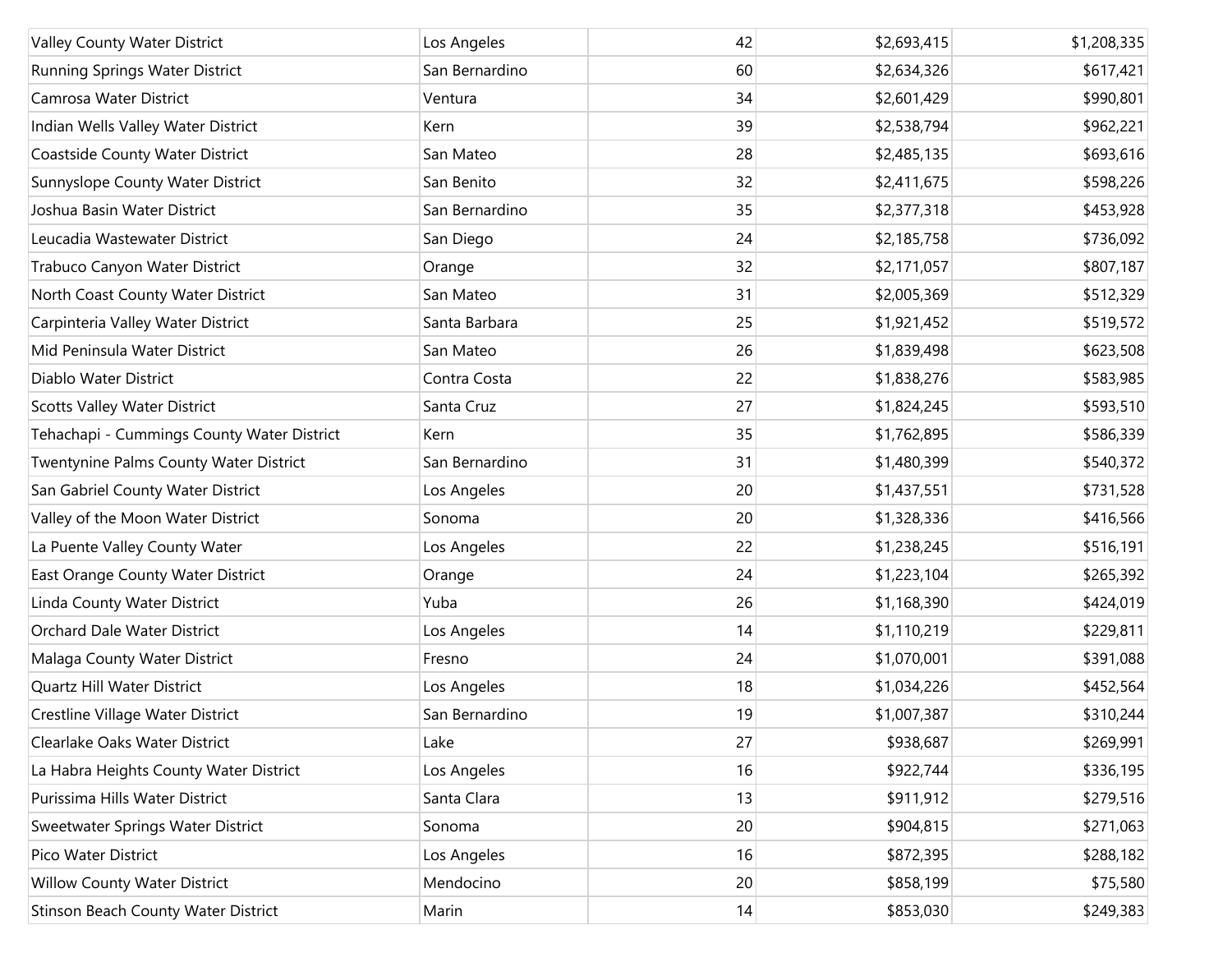| Westborough County Water District          | San Mateo      | 14 | \$811,145 | \$181,790 |
|--------------------------------------------|----------------|----|-----------|-----------|
| Florin County Water District               | Sacramento     | 19 | \$783,214 | \$129,467 |
| Firebaugh Canal Water District             | Fresno         | 18 | \$780,606 | \$303,919 |
| Idyllwild Water District                   | Riverside      | 17 | \$744,192 | \$168,981 |
| Rio Linda-Elverta Community Water District | Sacramento     | 20 | \$683,767 | \$234,705 |
| Ventura River County Water District        | Ventura        | 11 | \$609,404 | \$170,490 |
| Meadow Vista County Water District         | Placer         | 15 | \$570,617 | \$168,642 |
| Konocti County Water District              | Lake           | 17 | \$539,485 | \$157,757 |
| Delhi County Water District                | Merced         | 15 | \$523,551 | \$164,589 |
| North Yuba Water District                  | Yuba           | 12 | \$523,092 | \$238,859 |
| Forestville Water District                 | Sonoma         | 12 | \$510,576 | \$135,457 |
| <b>Greenfield County Water District</b>    | Kern           | 14 | \$487,013 | \$208,935 |
| Meiners Oaks County Water District         | Ventura        | 10 | \$447,130 | \$96,062  |
| Arrowbear Park County Water District       | San Bernardino | 34 | \$437,215 | \$117,780 |
| <b>Burney Water District</b>               | Shasta         | 22 | \$412,075 | \$132,425 |
| <b>Central Water District</b>              | Santa Cruz     | 13 | \$406,554 | \$172,916 |
| Pinedale County Water District             | Fresno         | 11 | \$404,464 | \$0       |
| <b>Hilmar County Water District</b>        | Merced         | 12 | \$400,235 | \$50,660  |
| <b>Cabazon County Water District</b>       | Riverside      | 14 | \$397,363 | \$156,767 |
| <b>Aromas Water District</b>               | San Benito     | 14 | \$394,661 | \$104,438 |
| Pleasant Valley County Water District      | Ventura        | 11 | \$352,601 | \$76,776  |
| Santa Nella County Water District          | Merced         | 13 | \$345,601 | \$145,233 |
| <b>Colusa County Water District</b>        | Colusa         | 10 | \$339,075 | \$61,780  |
| Pine Cove Water District                   | Riverside      | 16 | \$338,950 | \$73,227  |
| Cobb Area County Water District            | Lake           | 18 | \$336,431 | \$50,094  |
| Kings County Water District                | Kings          | 9  | \$334,030 | \$107,698 |
| Del Paso Manor Water District              | Sacramento     | 11 | \$328,205 | \$79,712  |
| Sierra Lakes County Water District         | Placer         | 9  | \$324,425 | \$62,974  |
| Seeley County Water District               | Imperial       | 15 | \$323,311 | \$56,000  |
| Alpine Springs County Water District       | Placer         | 12 | \$287,460 | \$70,447  |
| Buckingham Park Water District             | Lake           | 11 | \$265,732 | \$30,117  |
| Franklin County Water District             | Merced         | 10 | \$247,375 | \$27,188  |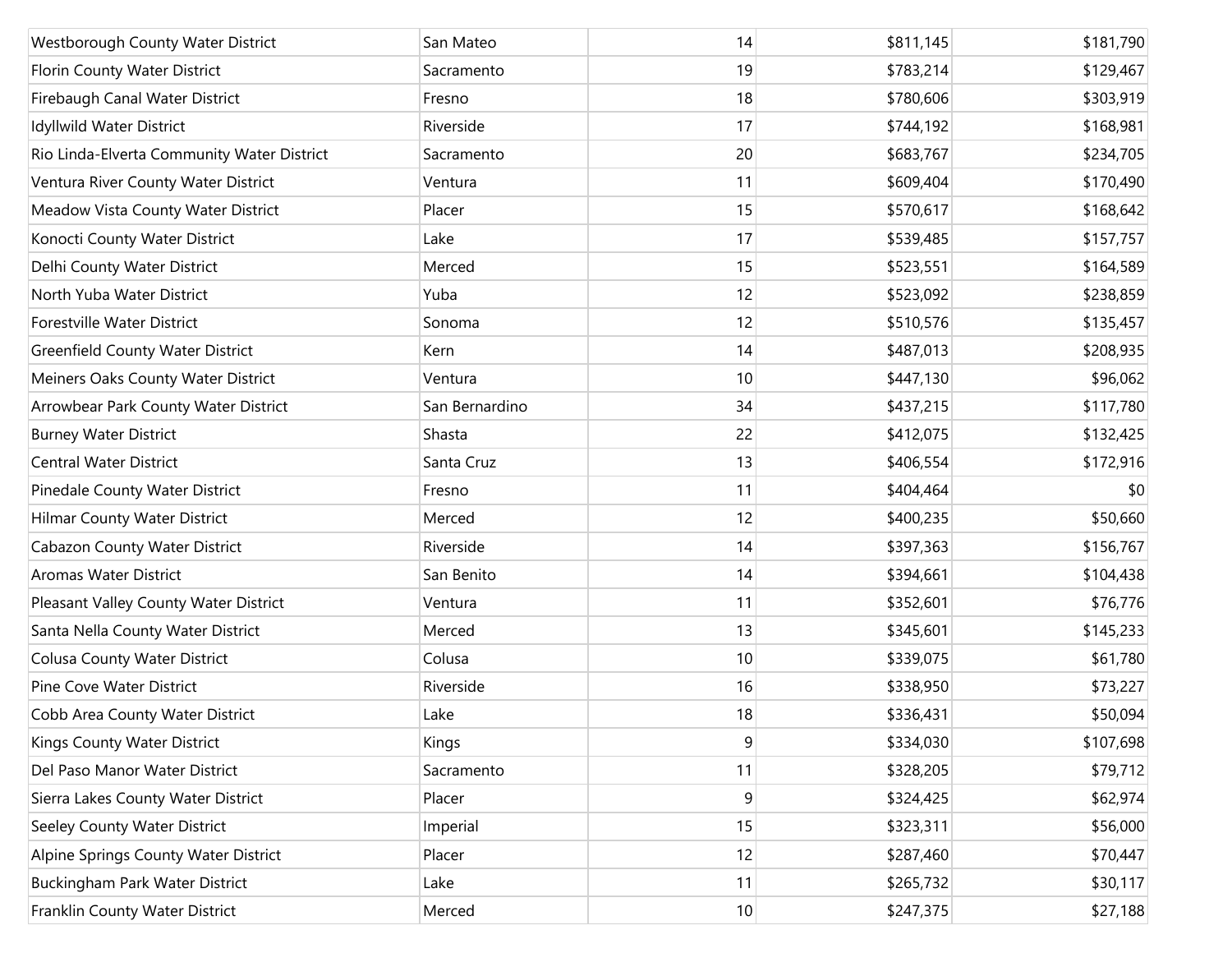| Linden County Water District                | San Joaquin     | 10             | \$245,026 | \$39,142 |
|---------------------------------------------|-----------------|----------------|-----------|----------|
| Midway Heights County Water District        | Placer          | 8              | \$232,415 | \$70,606 |
| Callayomi County Water District             | Lake            | 9              | \$219,344 | \$31,818 |
| <b>Cottonwood Water District</b>            | Shasta          | 9              | \$194,604 | \$19,900 |
| Laytonville County Water District           | Mendocino       | 10             | \$174,426 | \$28,513 |
| Mariana Ranchos County Water District       | San Bernardino  | 11             | \$168,306 | \$0      |
| Home Garden County Water District           | Riverside       | 10             | \$165,974 | \$49,184 |
| Sativa-Los Angeles County Water District    | Los Angeles     | 10             | \$158,337 | \$991    |
| Lebec County Water District                 | Kern            | 11             | \$154,043 | \$8,975  |
| Merquin County Water District               | Merced          | 9              | \$141,857 | \$1,266  |
| Rand Communities Water District             | Kern            | 11             | \$116,743 | \$9,000  |
| <b>Green Valley County Water District</b>   | Los Angeles     | 8              | \$115,436 | \$25,963 |
| <b>Westport County Water District</b>       | Mendocino       | 10             | \$111,917 | \$0      |
| Apple Valley Heights County Water District  | San Bernardino  | 8              | \$110,895 | \$0      |
| Hydesville County Water District            | Humboldt        | 8              | \$110,740 | \$3,112  |
| Upper Lake County Water District            | Lake            | 8              | \$99,874  | \$13,802 |
| Circle Oaks County Water District           | Napa            | 8              | \$87,652  | \$4,800  |
| West Valley County Water                    | Los Angeles     | $\overline{7}$ | \$85,728  | \$4,953  |
| Juniper-Riviera County Water District       | San Bernardino  | $\overline{7}$ | \$85,000  | \$0      |
| Timber Cove County Water District           | Sonoma          | 8              | \$74,201  | \$0      |
| Palo Verde County Water District            | Imperial        | 10             | \$73,928  | \$0      |
| <b>Elk County Water District</b>            | Mendocino       | 11             | \$73,398  | \$0      |
| Thunderbird County Water District           | San Bernardino  | 8              | \$66,508  | \$0      |
| Rossmoor/Los Alamitos Area Sewer District   | Orange          | 6              | \$62,508  | \$0      |
| Winterhaven Water District                  | Imperial        | 8              | \$59,064  | \$10,041 |
| Redwood Valley County Water District        | Mendocino       | 6              | \$54,130  | \$27,388 |
| Apple Valley Foothill County Water District | San Bernardino  | 8              | \$49,200  | \$0      |
| Mineral County Water District               | Tehama          | 8              | \$46,691  | \$0      |
| Washington County Water District            | Nevada          | 11             | \$45,661  | \$0      |
| Garden Farms Community Water District       | San Luis Obispo | 9              | \$40,806  | \$0      |
| Alderpoint County Water District            | Humboldt        | 8              | \$38,575  | \$0      |
| <b>Newell County Water District</b>         | Modoc           | $\overline{7}$ | \$34,304  | \$0      |